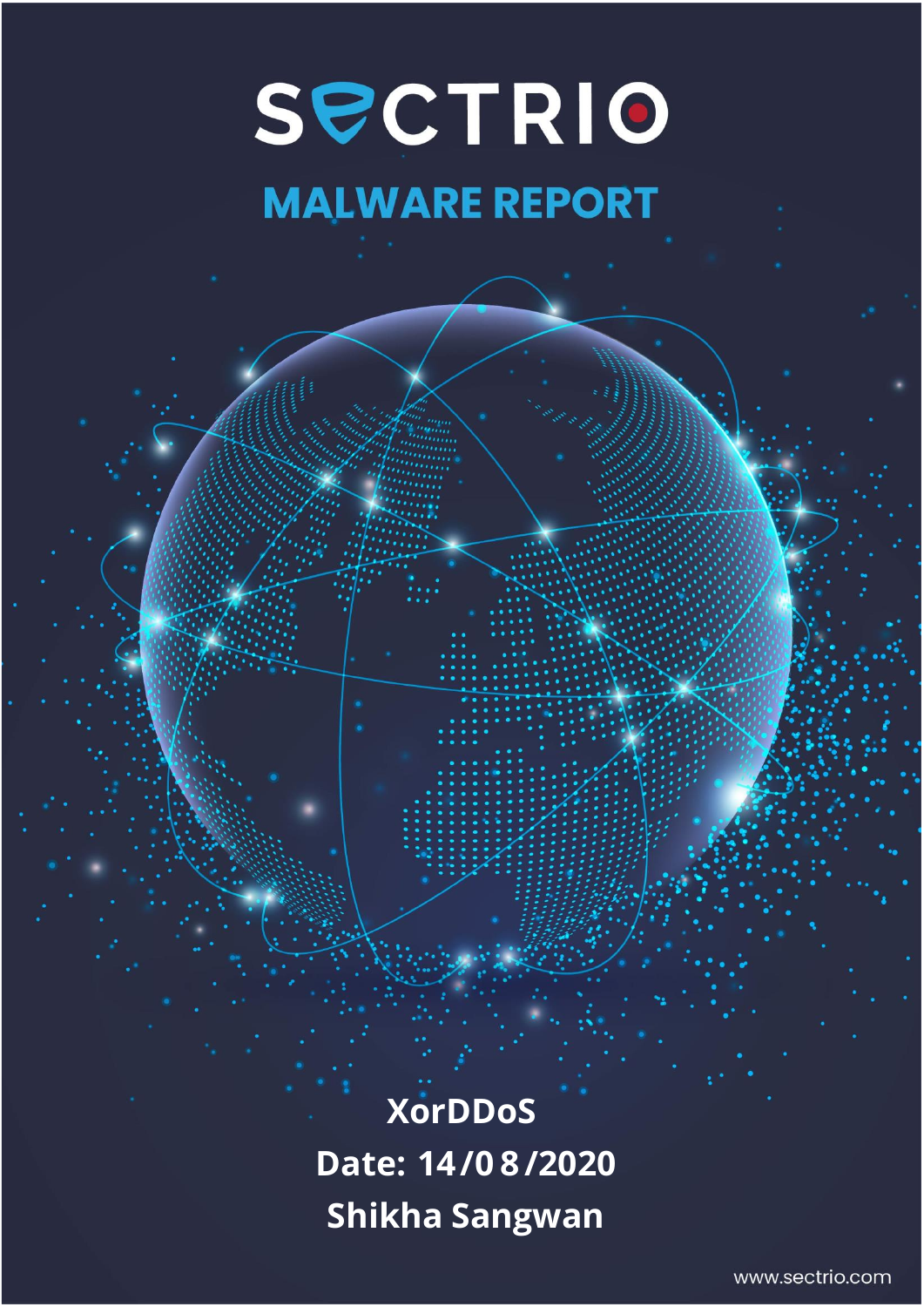**XorDDoS** is known for years now, for compromising linux systems and launching DDoS attacks. First it attacks the target host by brute-forcing against weak secure shell services password, then it acquires root privileges to execute shell scripts which infects the host system by installing malicious binaries on the system. It uses XOR encryption in the communication with C&Cs. It is built for different architectures including ARM and Intel.

## **OVERVIEW**

- Subex Threat Intelligence detected XorDDoS attack on the HoneyPot network on 08 August 2020.
- DDoS attacks are amplifying in the IoT industry and XorDDoS is one of the main malware family which is used by attackers to launch large scale DDoS attacks and for hijacking linux machines.
- XorDDoS malware is spreading now a days with changed variants.
- The sample that we got is an ELF32 bit GNU/Linux statically compiled binary having Intel architecture. It is a linux trojan malware with bot characteristics.
- It shows characteristics of a bot and an evader too, it doesn't show rootkit characteristics.

## **THREAT ASSESSMENT**

It starts and executes the 'sleep' command which is used to delay the execution process and to evade sandboxes. Then it deletes itself in order to hide and protect, and copies the original file in the '/tmp' directory before deleting, the name with which it creates the file is  $=$ "**bVexvNSHcD**" with a process ID = 1308. It generates the file with different names every time we execute it.

The execution continues by dropping more than 12 malicious files in the '/usr/bin' folder, so that it becomes difficult to locate the files. The files dropped will be in suspicious directories and will have random names. Due to this, so many processes will get started.

The files dropped:

| /usr/bin/cccqzynply |
|---------------------|
| /usr/bin/eymbnveibk |
| /usr/bin/rzrdxbhbdw |
| /usr/bin/sdpqjyakbc |
| /usr/bin/trmivoqxyl |
| /usr/bin/naukgaquuk |
| /usr/bin/wyslzclppe |
| /lib/libudev.so     |
| /usr/bin/lywqbfmulc |
| /usr/bin/vvivzlfebp |
| /usr/bin/oaazjlzsqi |
| usr/bin/mmyptggmnc  |
| /usr/bin/cccqzynply |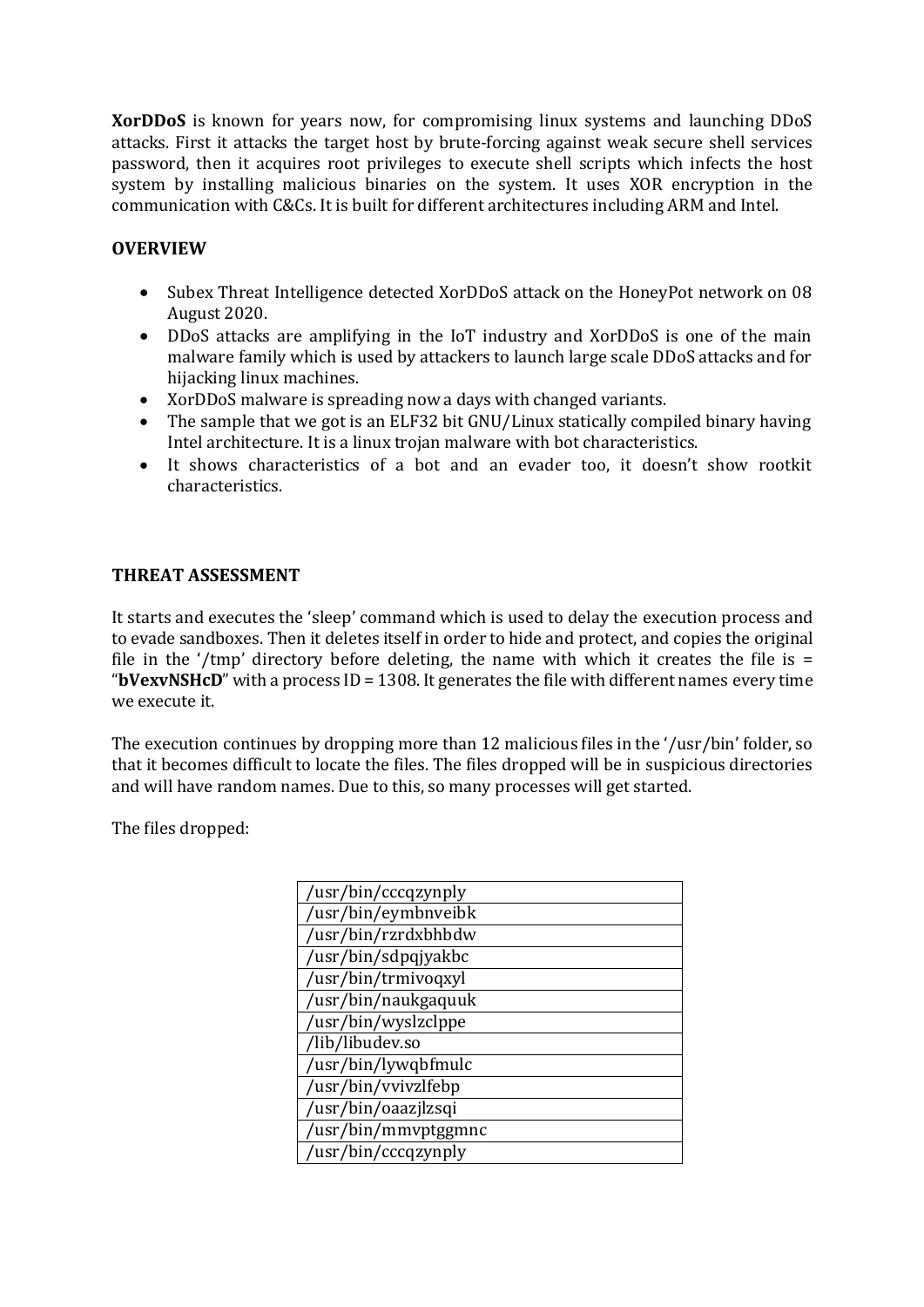These files are malicious ELF32 bit files with proper ELF headers that are dropped in the suspicious directories. They start performing malicious activities and start reading the system information and then delete themselves, so that no signs or trace will be left in the system.

The files opened by **rzrdxbhbdw** :

| $\frac{1}{\sqrt{2}}$ /proc/rs_dev |  |
|-----------------------------------|--|
| /usr/bin/rzrdxbhbdw               |  |

Following are the MD5 hashes of the files:

- 9B5FC08231B221BF9619E9EEF8365157
- 70949E5B78335161666DEB0229AA80EC
- E800AAA3AFA5F4FE0BE87A542EC27D35
- C4D728FC3B7D65F56C40C655BD4811E3
- D276AB5EF6E3383E477BF1EFE2F44155
- 0B42DFB3C932D27E7A24A1B1B2AF78FA
- 8199DF8378FAB165B5DABA2CD508A81D
- 07C1CE8F76388A062B6683A7C6C52F60
- 3FE8B88003770F4049335ADDB90B41B5
- 6225F2DE266811D1754A02B115FB51EE
- C456F893282E958407667E2E58D88EAC • 317F994AA7BE61A911582C4EF2AE32EC

The sample uses cron to persist itself (refer to the code shown below) in the host. It creates a script in the cron.hourly directory. It serves as a cron job that will be started every hour. The line " $*/3$  \* \* \* \* root /etc/cron.hourly/cron.sh" is inserted in the crontab.

| s /etc/cron.hourly/gcc.sh 080b2cc9 |  |  |          |  |    |                           | $XREF[1]$ : | AddService: 080489a2(*) |  |
|------------------------------------|--|--|----------|--|----|---------------------------|-------------|-------------------------|--|
| <b>D80b2cc9 2f 65 74</b>           |  |  |          |  | ds | "/etc/cron.hourly/gcc.sh" |             |                         |  |
|                                    |  |  | 63 2f 63 |  |    |                           |             |                         |  |
|                                    |  |  | 72 6f 6e |  |    |                           |             |                         |  |

To achieve the persistence behaviour and to continue the operation, it creates scripts in '**/etc/rc[1-5].d**' folder, named "S01bVexvN" , which serves as the auto start folder in linux systems.

It drops ascii text files depend.stop, depend.start and depend.boot in the '**/etc/init.d**' directory. Linux services can be started, stopped and reloaded with the use of scripts stocked in /etc/init.d/. 'update-rc.d' updates the System V style init script links

/etc/rc[runlevel].d/NNname whose target is the script /etc/init.d/name. This makes the virus to autostart whenever we start the system.

The sample sets the environment variable path by as follows: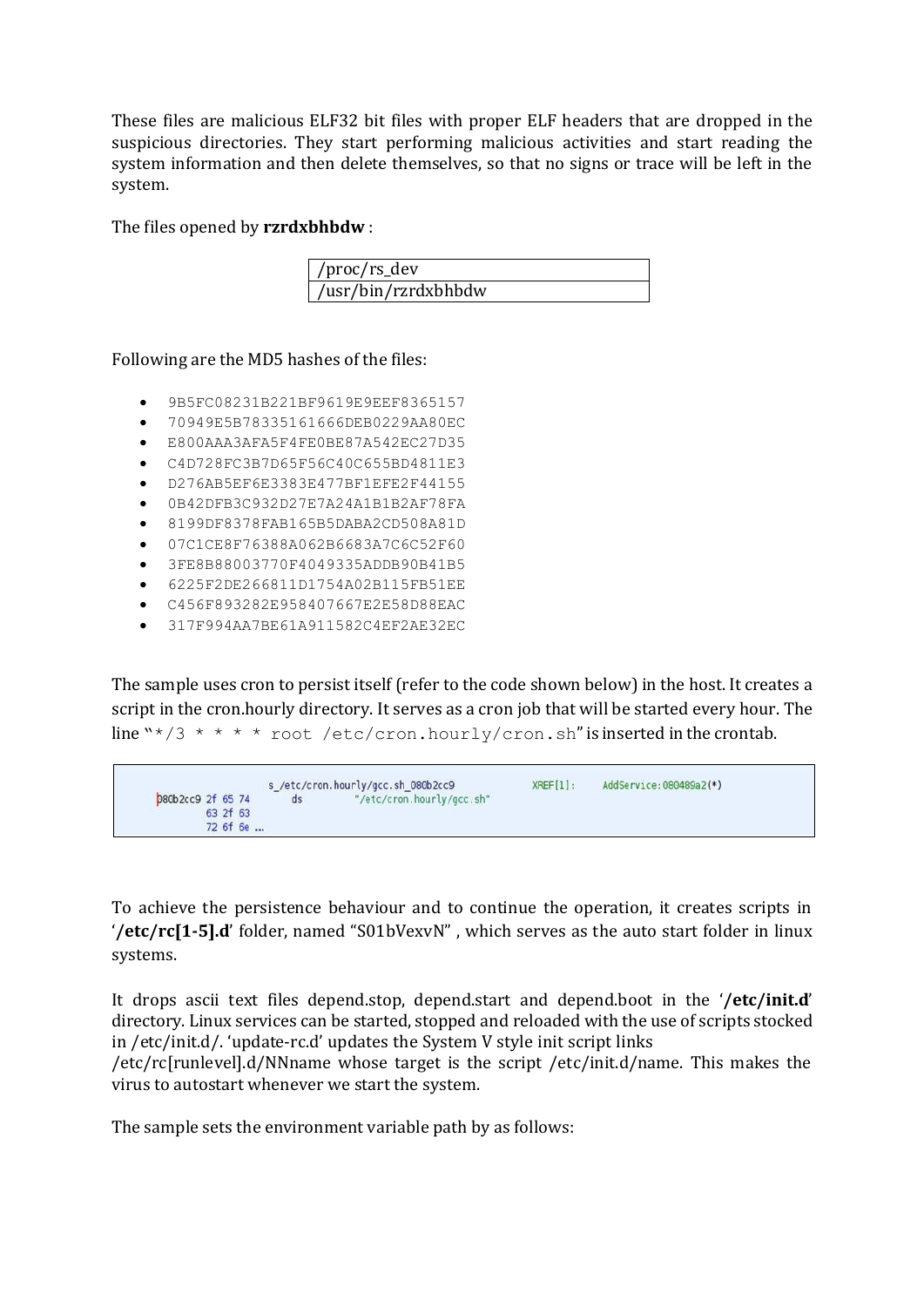/bin:/sbin:/usr/bin:/usr/sbin:/usr/local/bin:/usr/local/sbin:/usr /X11R6/bin

| .text:0804CFBD | mov  | dword ptr [esp], 0Dh                                                                  |
|----------------|------|---------------------------------------------------------------------------------------|
| .text:0804CFC4 | call | ssignal                                                                               |
| .text:0804CFC9 | mov  | dword ptr [esp+4], 1                                                                  |
| .text:0804CFD1 | mov  | dword ptr [esp], 11h                                                                  |
| .text:0804CFD8 | call | ssignal                                                                               |
| .text:0804CFDD | mov  | dword ptr [esp+8], 1                                                                  |
| .text:0804CFE5 | mov  | dword ptr [esp+4], offset aBinSbinUsrBinU ; "/bin:/sbin:/usr/bin:/usr/sbin:/usr/loca" |
| .text:0804CFED | mov  | dword ptr [esp], offset aPath ; "PATH"                                                |
| .text:0804CFF4 | call | seteny                                                                                |
| .text:0804CFF9 | mov  | dword ptr [esp+4], 400h; int                                                          |
| .text:0804D001 | lea: | eax, [ebp+filename]                                                                   |
| .text:0804D007 | mov  | $[esp]$ , eax<br>; buf                                                                |
| .text:0804D00A | call | get self                                                                              |

It connects to the network by the following IP addresses through mysql port (3306):

45.104.44.204

204.44.104.45

98.159.110.21

It connects to different IPs every time we run the sample. In the network traffic, not much data was seen in the communication, due to unavailability of the host. Traces of network connection can be seen in the code of the malware too.

| .rodata: 08082504                          | .rodata: 080B2E04 aAcceptAcceptLa db 'Accept: */*'.0Dh.0Ah<br>; DATA XREF: .data:http data mio                                   |  |
|--------------------------------------------|----------------------------------------------------------------------------------------------------------------------------------|--|
| .rodata:08082E04                           | db 'Accept-Language: zh-cn',0Dh,0Ah                                                                                              |  |
| .rodata: 080B2E04<br>.rodata:08082E04      | db 'User-Agent: Mozilla/4.0 (compatible; MSIE 6.0; Windows NT 5.2; SV'<br>db '1; TencentTraveler ; .NET CLR 1.1.4322)',0Dh,0Ah,0 |  |
| .rodata:080B2E94                           | .rodata:08082E94 aConnectionKeep db 'Connection: Keep-Alive',0Dh,0Ah<br>; DATA XREF: .data:http_data_e↓o                         |  |
| .rodata:08082E94<br>.rodata:080B2EAF aHttp | db eph.eAh.e<br>db 'http://'.0<br>; DATA XREF: abstract url+23to                                                                 |  |
| .rodata:08082EB7                           | align 4<br>.rodata:080B2EB8 aPostSHttp11Sho db 'POST %s HTTP/1.1',0Dh.0Ah                                                        |  |
| .rodata:080B2EB8<br>.rodata:080B2EB8       | ; DATA XREF: http post+F51o<br>db '%sHost: %s',0Dh,0Ah                                                                           |  |
| .rodata:08082EB8<br>.rodata:08082EB8       | db 'Content-Type: application/x-www-form-urlencoded',0Dh,0Ah<br>db 'Content-Length: %d',0Dh,0Ah                                  |  |
| .rodata:080B2EB8                           | $db$ $%5%5$ $.0$<br>.rodata:080B2F20 aGetSHttp11Shos db 'GET %s HTTP/1.1',0Dh,0Ah                                                |  |
| .rodata:08082F20<br>.rodata:08082F20       | ; DATA XREF: http download mem+124fo<br>; http download+263fo                                                                    |  |
| .rodata:080B2F20                           | db '%sHost: %s',0Dh,0Ah                                                                                                          |  |

When we see the code, the sample collects system information like PID of the process that possess connection, cpu information, memory information, checksum of file content and process path and generates process lists and sends as data to the C&C server.

| $\ldots$ b::000078bd 63 68 65<br>63 6b 73 |             | ds | "checksum" |          |
|-------------------------------------------|-------------|----|------------|----------|
| 75 6d 00                                  |             |    |            |          |
| $b$ : 000039c9 67 65 74                   |             |    | ds         | "getpid" |
|                                           | 70 69 64 00 |    |            |          |

## PATH: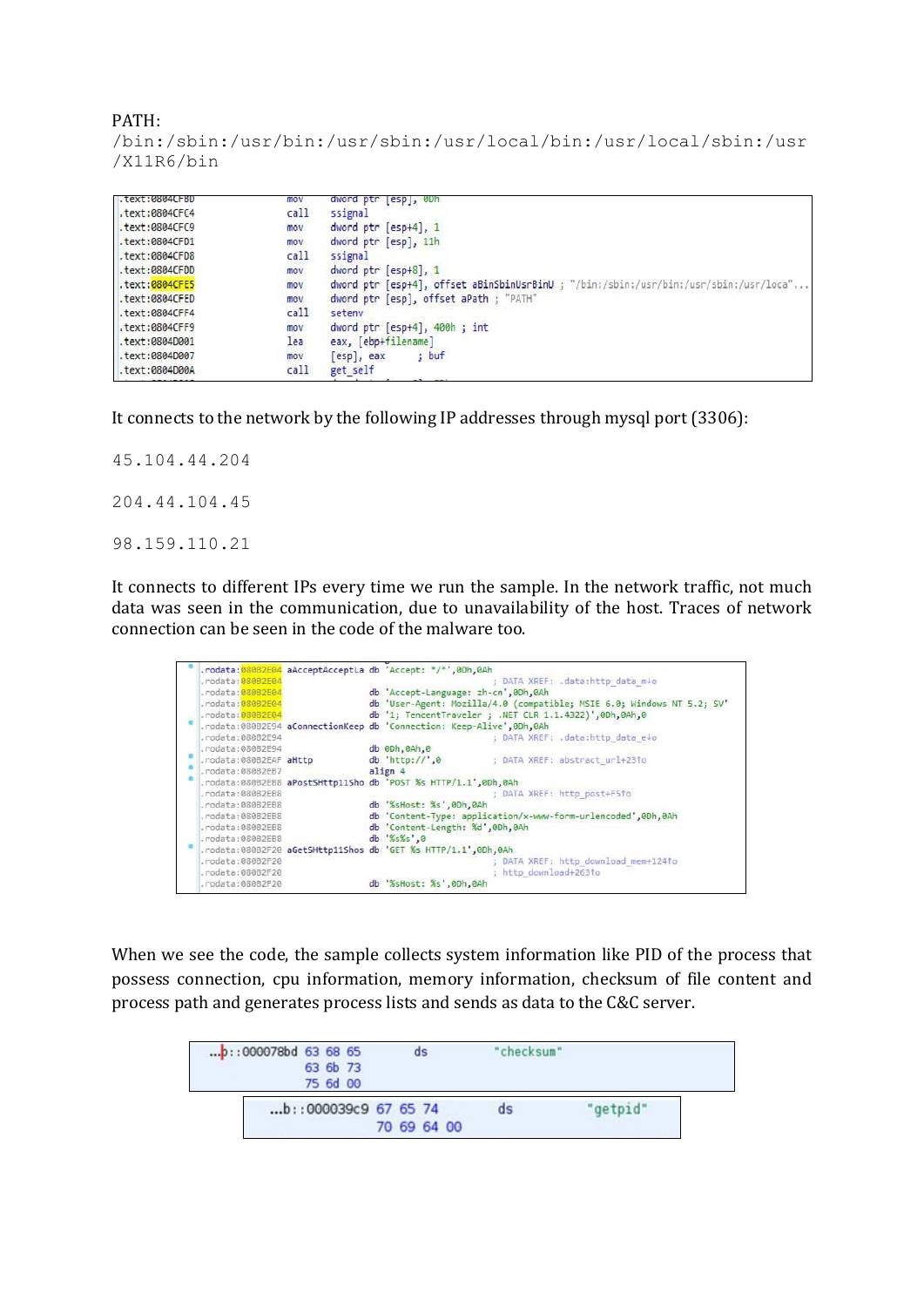

The sample uses the same XOR-key, that is used in other previous attacks to encrypt its strings and C&C communication i.e. **BB2FA36AAA9541F0**. (see the below code).

|                   | œ  | つどけ |    | ĸ |  |
|-------------------|----|-----|----|---|--|
| .rodata: 08083080 | db | 1Ah |    |   |  |
| .rodata:080B30B1  | db | 43h | R  |   |  |
| .rodata:08083082  | db | 27h | G  |   |  |
| .rodata:080B30B3  | db | 42h |    | B |  |
| .rodata:080B30B4  | db | 42h |    | B |  |
| .rodata:08083085  | db | 42h |    | B |  |
| .rodata:080830B6  | db | 32h |    | 2 |  |
| .rodata:080B30B7  | db | 46h | ×. |   |  |
| .rodata:080B30B8  | db | 41h |    |   |  |
| .rodata:080B30B9  | db | 33h |    | 3 |  |
| .rodata:080B30BA  | db | 36h |    | 6 |  |
| .rodata:080830BB  | db | 41h | t  | А |  |
| .rodata:080B30BC  | db | 41h |    | А |  |
| .rodata:080830BD  | db | 41h |    | А |  |
| .rodata:0808308E  | db | 39h | t  | 9 |  |
| .rodata:080B30BF  | db | 35h | 活  | 5 |  |
| .rodata:080830C0  | db | 34h | t  |   |  |
| .rodata:080B30C1  | db | 31h |    |   |  |
| .rodata:080830C2  | db | 46h |    |   |  |
| .rodata:080B30C3  | db | 30h |    | 0 |  |
|                   |    |     |    |   |  |

The files that are opened and read by the original malware file are :

| /etc/cron.hourly/gcc.sh      | /lib/libudev.so     |
|------------------------------|---------------------|
| /proc/stat                   | /proc/meminfo       |
| /var/run/gcc.pid             | /lib/libudev.so     |
| 'tmp/bVexvNSHcD              | 'proc/meminfo       |
| /lib/libudev.so              | /lib/libudev.so     |
| /proc/meminfo                | /proc/meminfo       |
| /proc/cpuinfo                | /usr/bin/dzwzcnclqw |
| 'etc/init.d/bVexvNSHcD       | /usr/bin/xgslbkjjiu |
| /proc/rs_dev                 | usr/bin/aedjfphajv  |
| /proc/sys/kernel/osrelease   | usr/bin/zkgpjrfden  |
| /proc/sys/kernel/ngroups_max | /usr/bin/zwwfhocxjy |
| /var/tmp                     | /usr/bin/uxjyrkzrhj |
| /proc/sys/kernel/version     | usr/bin/fbtqqebxnt  |
| /usr/libexec/getconf         | /usr/bin/twmvqrwbhl |
| /proc/sys/kernel/rtsig-max   | /usr/bin/rzrdxbhbdw |
| /usr/bin/lywqbfmulc          | usr/bin/eymbnveibk  |
| usr/bin/mmyptggmnc           | /usr/bin/naukgaquuk |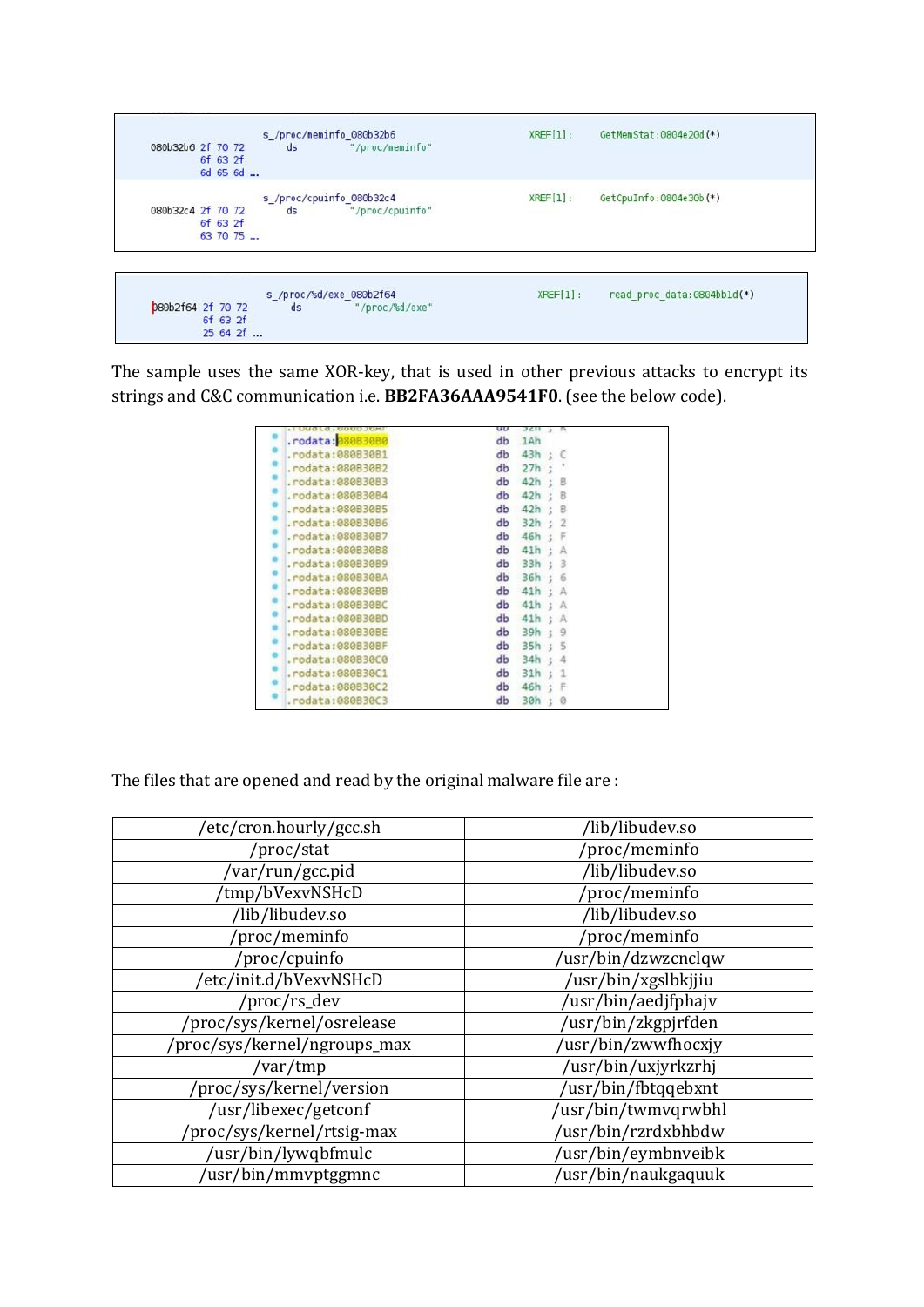# **IOCs:**

| 01837ff17eaf96a37a95e2f6c5ebbbe | 7c2de60fc9aa3619146a4bd458b5f1a |
|---------------------------------|---------------------------------|
| 0190d66de838c766a844e52c1f4f047 | 7c96492d9922d5ca56782e1ed07f5e2 |
| 07901e0d18823b5f8909c95e0e7cde1 | 7e0c2f45e231b6f7b5324e2e5ca2f1f |
| 0851395d31a889eb2fbc40576781a89 | 8195401195f52008f2680bd3f1d17ec |
| 08cf2ab893d634b2a6f5d9ee47b55a3 | 83eea5625ca2affd3e841d3b374e88e |
| 09489b80975a6f1a076784f0838c91b | 84bcefccce52f403231a3a6cffc2683 |
| 0d6cb79acdb715f4198b6133f574e39 | 88ffaf0fdff2e598a915e8d60be6da8 |
| 1093d9e4b8ce510bb0f9d6ff8fb2659 | 8a9295908c1c4a948f3cbf553be30c2 |
| 12d5d743f029662fa0d4c7d224d2f11 | 8ba5afdd3b19b7a6f7c94332472d668 |
| 1c1748bdc1a73be3117f696e449e2fa | 8c8da16a2b9e7c318a9544ff032bddb |
| 1c510a878094f4fac8d2d5eca508ae8 | 98eaf214831e2981d834a391b94cdfe |
| 1c6324f652df5ba49b9b7187344a6f5 | 9a15e92854143e58f3adf74cc995604 |
| 1cd71d3bb891df0b251249da0cdcf7e | 9a79419a06f1a4ea22891b2a2ee2402 |
| 2004f9f08f281f8d4ea7c913573dd6c | a14578469fab44514dfca6c4eead755 |
| 20a842bf68912c68d403deeda82675e | a37bf50d53fb2409c16d7007d018cc8 |
| 20e858d85ce4974142e9052db597bdc | a3bd639bd3113a2e2be97b02ab9531f |
| 232e172f7a005dd12d4aad55e0c4a33 | a609138f0791ce100bd2ad8efa1f74b |
| 24fa9dbd7ea29cbc1f549e9de4bf67a | a6d685769d19e12afde7bc83a683174 |
| 277b7d71dc3d4c1376535729a24da81 | a99c10cb9713770b9e7dda376cddee3 |
| 28b4c1d34913014f2ea43298db49321 | ab1fc5148c2872ea51ba5dccd1e8b7e |
| 2eed2d8674727bbf4af4d297fe37f59 | ad7a3089ab9e272987028e08c39b0d2 |
| 2ef27aea280833a7ce52643334b2fb4 | b37687858779dcb5ad51c82c74b493a |
| 3291432c0084225333ee57320404e65 | b6e04d4eea2d4e044b9b5c3dde3bce0 |
| 36387ccda369530bc9a4a68e15b1f19 | b9cb431c103bd716493a7b70133012d |
| 3732b8afe4b1a11bf648428537715e7 | bala59cbaeb7fa581dc1f186f198932 |
| 3765193e92c10eab1dc09a2c8985773 | bc25e822c18875a4dc129ab00b9c8d9 |
| 38b27df54a2010cfe3f618623f0b10d | bcb6b83a4e6e20ffe0ce3c750360ddf |
| 3b68ff7b7620057a246d81f646d4128 | bcf80d78a918b22179c51cc68d67184 |
| 3c49b5160b981f06bd5242662f8d0a5 | bf2b4a61fc7c39659a2570ed27fa155 |
| 3e34bff8e13cf6068f4a30218b55b54 | clec720ad4e847ff37bfdcebbe5b30d |
| 42ba80053b0e744346236592b01949d | c3b424c0978555704a2395c2664ae67 |
| 456cd7ed73b3da798fd7e4231a93594 | c663827b1cf068ff2e2b1a731bbf282 |
| 4ae0d00d50a95510a4c0f8e5c65ace1 | c83e6dda8083c46a5fe3e26381afbba |
| 50b176dd2a0888bd18ff13bf7484077 | c9cf8eee7586fec1e5ca863ca3d0a92 |
| 53360fc328b98bbe24ccb9e57c37d9f | caeeadeea0762565473ac39681101c2 |
| 55a111f4625348cffd6d910e49f5dbd | d1b5b4b4b5a118e384c7ff487e14ac3 |
| 569a3c552c968483445efabdb8bed9f | d1e123571b9714d054daa477992a509 |
| 5b9a58a9babe102d41c4be6aafa9169 | d6a5d9bd5e6842bb595b18a9131a84a |
| 5f2f8a05ed17c6b47a6a9655fc2f6f6 | d71c80b727f73746dc0f129ad4e8cac |
| 616b7d37976b466c6c4ca41909d35f6 | d80db877543979651006f98a643e700 |
| 62321b43aef605d3713b9a2aa9717a6 | e10409962c67021819eecbea5e41726 |
| 6395aafd2335a87f431bcf45adebd80 | e1759be6a2317bd48d72c93be11974e |
| 63f286aa32a4baaa8b0dd137eb4b336 | e196d3c7950235ac0e08839faa0138c |
| 64ad5b3ff3a4845e7e26d17aa0170dc | e3a4aaf829b9d16b938e8b7915e67b5 |
| 64d4f0e77b72980fb21c81e69e4bb5f | e47bb3c56a32881b7f690fcb568044d |
| 6b2f167c56c262fa8c4b6619729c747 | e555d685a5162bcef0f59a34a68ef81 |
| 757b89c6cc5a910c11a555a381684e5 | e7a3aa891e550834f9af4367a564e46 |
| 79a7792955c2e7137c68bec4803ce65 | f45232c67ef011ef988747e6d9bbb44 |
| 79bcd3bc33b21283428502db3e971e2 | f68034c9cbd393f1b69977e3265f62e |